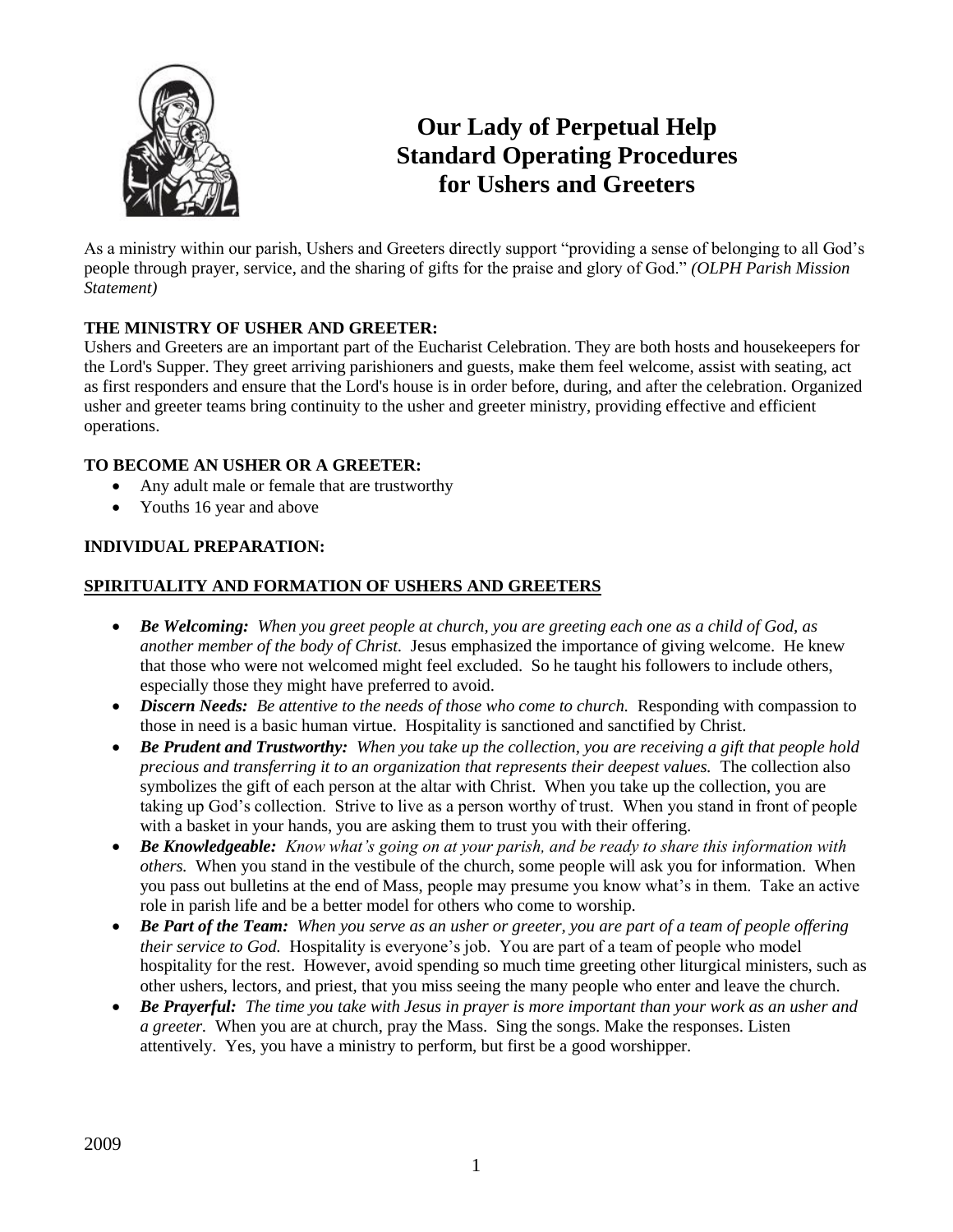## **PROCEDURES:**

#### **PRE-MASS PREPARATION (Before Mass)**

- *Personal Hygiene and Attire:* According to GIRM #339, Ushers and Greeters are asked to dress respectfully for this ministry by wearing "appropriate and dignified clothing." Be sure clothes are clean, neat, and appropriate. Clothing should not be too revealing and it should show respect for yourself and for your role in the liturgical life of the Church.
- *Arrival Time:* Arrive at the latest 15 minutes before Mass and earlier at some celebrations like Christmas and Easter.
- *Check in:* Please check in with Usher Captain at Mass so that he or she knows who is present to serve. If ushers or greeters are available at Masses other than assigned ones, it would be helpful if they would check with the Captain of that mass to determine if they can be of assistance.
	- Review bulletin board in Hospitality Room for special instructions.
	- $\triangleright$  Determine usher pew section assignments.
- *Prepare Church Facility*:
	- $\triangleright$  Take large collection basket out of the hospitality room and place it at the foot of the Altar. Position collection baskets in the main entrance of the Church.
	- $\triangleright$  Get box of bulletins from the parish Office and place bulletins under the resource rack at the entrance of the Church.
	- Ensure Social Ministry Outreach Food Buckets are available at the front of the church.
	- $\triangleright$  Turn on lights in the Church.
	- $\triangleright$  Check to see if bathroom doors are unlocked.
	- $\triangleright$  Straighten-up chairs.
	- $\triangleright$  Reserve pews, if requested.
	- $\triangleright$  Select Offertory Gift Bearers.
	- $\triangleright$  Meet, Greet and Seat parishioners
	- $\triangleright$  Identify individuals that need Communion brought to them. Share the information with the adjacent ushers as they may assist.

#### **MASS RESPONSIBILITIES**

*Welcoming the People.* 

Welcome each person. Greet everyone arriving for Mass with a friendly "Hello" and a warm smile. Acknowledge everyone with a smile and eye contact as it gets busier. It may be tempting to converse with the people you know well, but remember that you're there to help everyone feel welcome.

 *Distribute Worship Aids or Other Items Needed for Full Participation in the Liturgy.* For larger celebrations, especially Christmas and Easter, worship aids are used for the overflow assembly. Worship aids are designed to enable people to participate well – to sing, respond, and follow along. It is vital that all are equipped to participate when they take their seats. On occasions they will need other items, such as palms on Palm Sunday and candles for Easter vigil. You will be responsible for distributing these as well.

*Gift Bearers.*

The ushers are responsible for finding parishioners who will bring forth the offertory gifts. Usually one bread container and one wine decanter need to be carried. Select the appropriate number of people to present the gifts. It can be tempting to ask the same people from week to week, but resist the temptation and ask different people each week. Pay attention to where the gift bearers sit in case you need to remind them, should they not assemble on time. Gift Bearers should assemble when the ushers start the collection routine.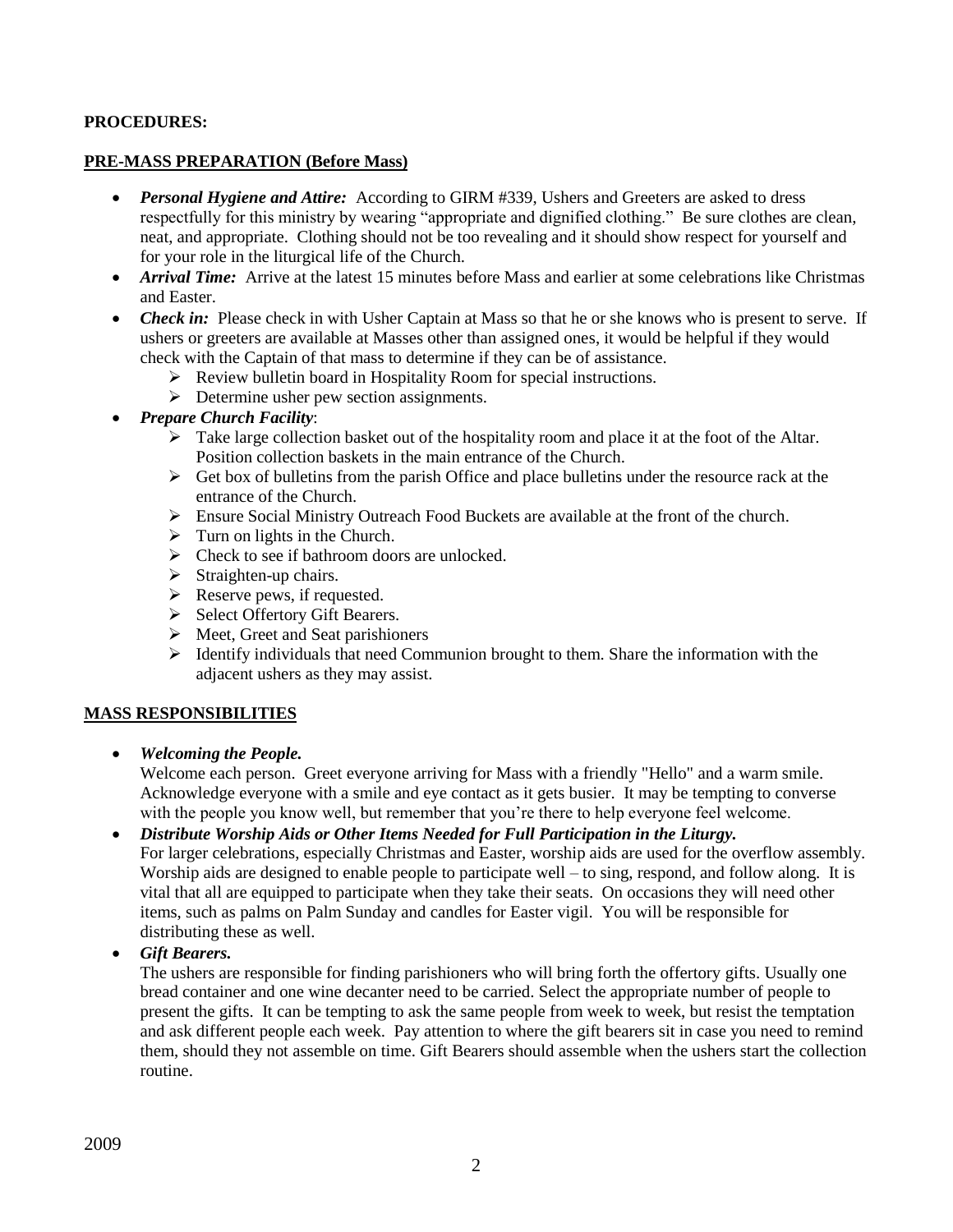# *Seating People.*

Before Mass and after it starts, it may be necessary to direct parishioners to available seats.

- *Placement.* Encourage people to sit near each other and to fill in the front pews.
- $\triangleright$  *Families with Small Children.* Help families with small children to find seating they think will be best for them, such as near an exit so that they will feel comfortable at meeting the needs of their children with little disturbance to the rest of the assembly, or maybe in the front row so that the children can see the action.
- *People with Disabilities.* Know which areas are accessible to people in wheelchairs or to those who use canes or walkers.
- *Latecomers.* Know what to do with latecomers. Be aware of empty spaces and help them find places to sit so they can enter into the liturgy as smoothly as possible.
- $\triangleright$  *Overflow Seating.* Know the procedures for overflow seating during busy times, such as where they can stand and not block the action of the liturgy, getting additional folding chairs and opening the sliding glass doors.
- Use of Stanchions. Ushers may seat parishioners until the 1<sup>st</sup> Reading is proclaimed. Use the stanchions during the proclaiming of the readings and the homily. Seating of people during the Responsorial psalms is allowed. Be mindful of empty seats, especially at the Masses that have the Children's Liturgy. Do not seat people in seats vacated by children (especially during Children's Liturgy).

# **DURING MASS**

• Be a Model of Participation. Even though you may need to be at your station to welcome and usher latecomers, you will also need to be attentive to and participate in the liturgy by singing the songs and voicing the responses. When it is time to take a seat, you join the assembly. Do not get involved in unnecessary conversation.

## *Assisting with Processions and Other Duties.*

- *Opening Procession:*
	- Assist by guiding last-minute arrivals around rather than through the group that is processing.
	- Direct people to the side aisles so that they do not become tangled in the procession and so that the lines of sight and communication between Father and the musicians remain clear.

## *Children's Liturgy of the Word (CLOW):*

- **Assist CLOW ministers with the orderly procession of the children as soon as Father calls** the children forward by opening and closing the sliding doors for the children as the leave the Church for Children's Liturgy.
- The return of the children to the assembly after Children's Liturgy usually occurs after the profession of faith and when the collection begins.
- It is very important that the children are brought back in before Father begins the Liturgy of the Eucharist.
- Make sure the re-integration of the children into the assembly is orderly and not haphazard, assisting any children that may be lost in finding their family.

# *Dismissal of Catechumens:*

- When there are people who have been accepted into the Order of Catechumens through the process of the Rite of Christian Initiation of Adults (RCIA) or Rite of Christian Initiation of Children (RCIC), the catechumens may be present at the Mass at which you are serving.
- They are dismissed from the assembly after the homily so that they may spend time breaking open the Word they have just heard proclaimed.
- Assist in the dismissal of the Catechumens by opening and closing the door.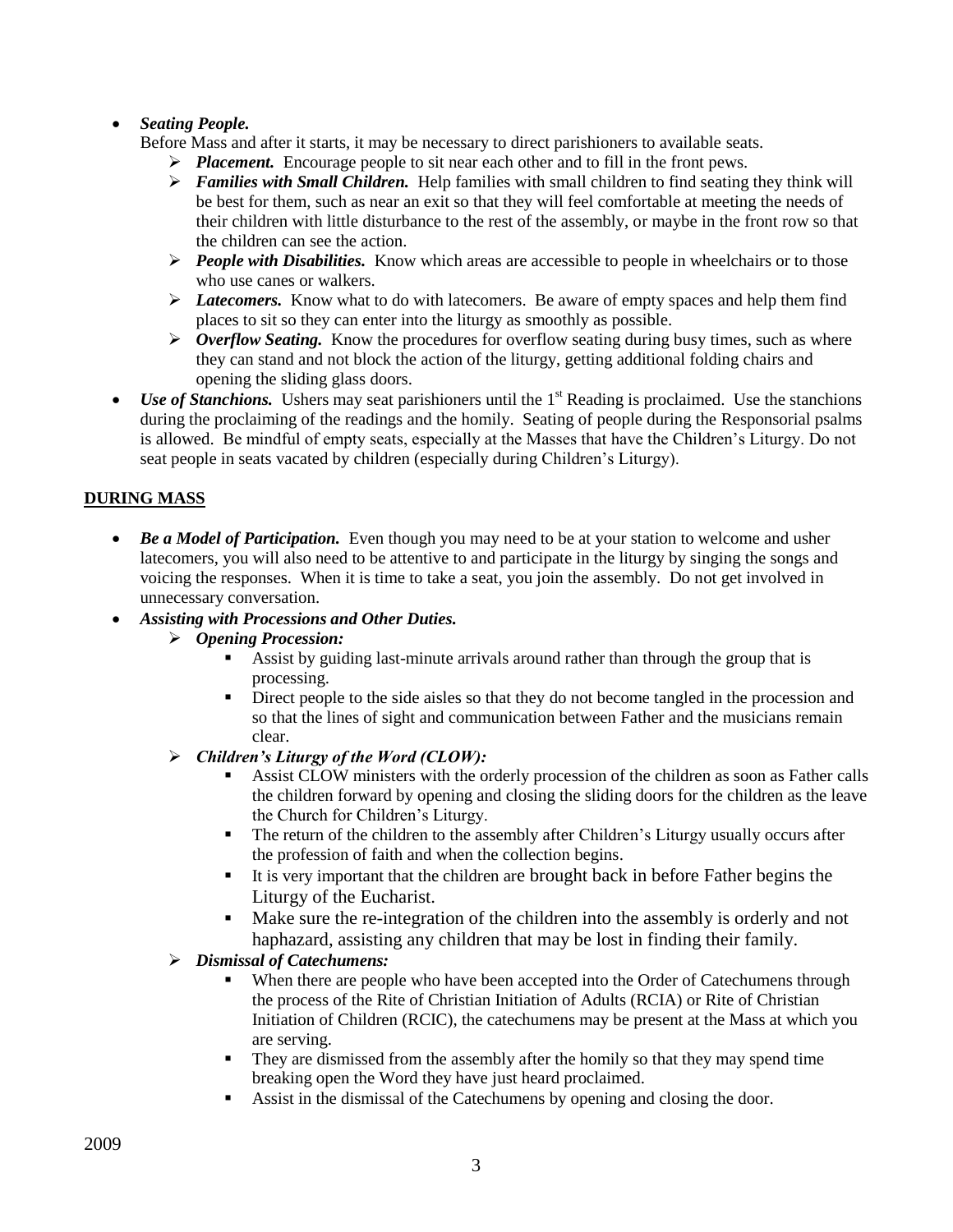- Be sure you know where the group goes after dismissal, because after Mass, the friends and families of the catechumens may need directions to find the group.
- *Collection:* 
	- During the "Prayers of the Faithful", get your collection baskets and gather at the end of the side aisles.
	- At the beginning of the Preparation of the Altar, walk in unison down the side aisles to your assigned sections and pass out the collection baskets.
	- $\blacksquare$  Be attentive to all the people in the row so you don't miss anyone and be ready to give direction if someone in the pew is confused about which way to pass the basket.
	- As you collect people's offerings, be sure to wear a friendly face. Make eye contact, smile, and remember that people are offering the gift of their treasure as well as their hearts in preparation for the next movement of the liturgy.
	- As soon as you've collected your section, bring your basket and empty it into the large collection basket at the foot of the Altar. Return the empty basket near gift table.

# *Presentation of the Gifts:*

- When the collection begins, Gift Bearers should go to the gift table, usually one for the bread and one for the wine decanter. Select more if necessary.
- The members of the assembly who carry our gifts forward represent the entire assembly, so take care to invite a variety of people in age and ethnicity to participate week after week. For example, new visitors, a couple celebrating their anniversary, those celebrating their birthday, etc.
- Once Father stands at the Altar steps, then the Gift Bearers process to the Altar down the main aisle. The Wine is handed off first and then the Bread. If there are lei's then they are given first before the wine and the bread. After the handing off of the gifts, the Gift Bearer is to bow at the Altar in unison before returning to their seats.
- *Communion:*
	- Just before distribution of Communion, ushers should proceed to their assigned Communion sections.
	- Wait at your stations until the Extraordinary Ministers of Holy Communion (EMHC) have taken their places.
	- Direct the people to Communion one row at a time down the aisle. The usher is usually the last person to receive Communion.
	- Ask disabled and elderly individuals before Mass if they want Communion brought to them. Adjacent ushers should be made aware of these individuals' request.
	- Be attentive to the line that finishes first and have that EMHC give Communion to the disabled and elderly individual that asked for Communion.
	- Be considerate of people who want to remain in the pews. Acknowledge their presence; don't overlook them. Let them know if someone needs to move around them.
	- During crowded celebrations, such as Christmas and Easter, be attentive to visitors that maybe unfamiliar with the worship space and Communion procession pattern.
	- No matter how urgent the need for order always be gentle and kind as well as firm.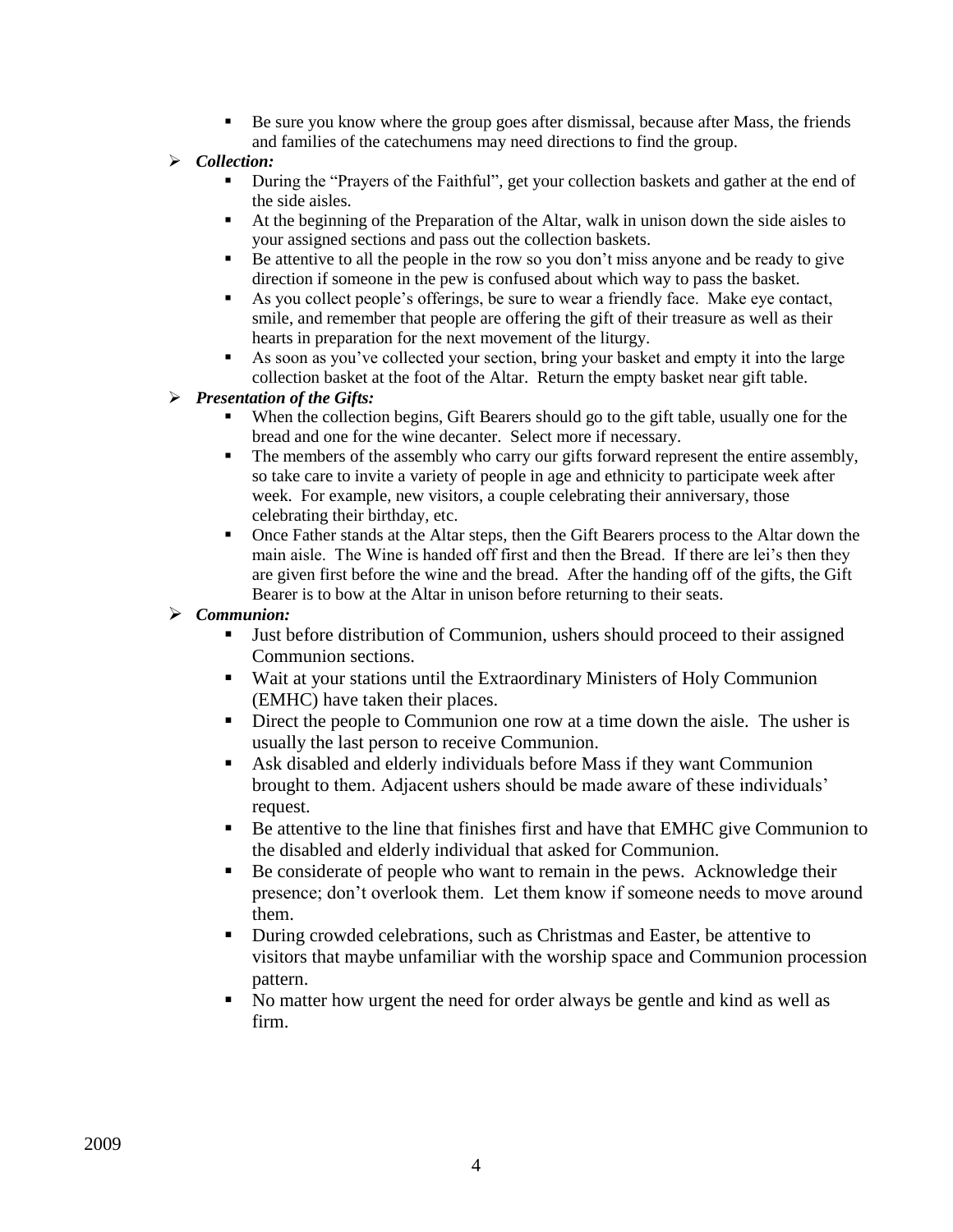## **AFTER MASS**

- **Return to your station.** At the final blessing, move back to the location where you did your welcoming as people assembled.
- Assist in the Recessional. Assist the Altar servers and Clergy as they process out of the Church by keeping the main aisle clear of people until they have exited.
- *Saying Good-bye.* Do your best to ensure that everyone receives acknowledgment of his or her participation in the day's celebration: shake hands, smile, and encourage each person to come back again.
- *Events after Mass.* When there are special events after the liturgy, direct people to the next event. Don't lead the group to it. Remain at your station to direct others and to say good-by to people who aren't staying.
- *Distribute the Parish Bulletins*. Pass out the parish bulletin. Encourage everyone to take one home.
- *Clean up.* Check for lost items, return hymnals to their proper places. Collect disposable worship aids to be recycled. Pick up trash. Remove reserved signs that won't be needed for the next Mass. If someone left something valuable, let the next ushers and greeters know where to find it, in case the owner comes looking for it during the next Mass.

### **SPECIAL CIRCUMSTANCES**

### **DEALING WITH DISRUPTIONS:**

- Be Compassionate when Disruptions Occur. You will need compassion for the assembly as a whole, as well as compassion for those involved in disruption.
	- $\triangleright$  A crying child isn't annoyance; he or she is one of the members of the body of Christ. When kids are noisy, it might feel intrusive to a parent for an usher or greeter to approach the pew and offer assistance. But if a parent is bringing an unhappy child to the back of the church, it would be hospitable to meet the parent there with a sympathetic word and offer of help.
	- $\triangleright$  Adults may become disruptive. Maybe the person is intoxicated, maybe emotionally unstable. Be gentle, but firm. Do your best to lead the person to a place where you can talk. Other ministers should be aware and come to help; if not, signal someone. Don't put yourself at risk by taking potentially violent person into a secluded place.
- *Responding in Emergencies.* 
	- *Medical Emergencies.* Know where the phone is in case you need to call 911. Know where the first aid kit is. If you know of medical professionals in the assembly, alert them. Do not try to handle a situation that is beyond your capabilities.
	- $\triangleright$  *Natural Disasters.* Know the procedures to deal with when there is a hurricane or earthquake. Locate the safe places in the Church and know the parish evacuation plan, especially for uniting children who may be in CCD classes with parents who might be in Church.
	- *Fire.* Know where all the exits are. Know where all the fire extinguishers are and how to use them. Know the plan for evacuation in case of fire. Do not try to handle this situation beyond your capabilities.
	- $\triangleright$  *Violence.* Violence may erupt from quarrels among family or friends, mental illness, religious, racial, or ethnic hatred, or gangs. Know what procedures to follow in case a violent act or the threat of one develop.